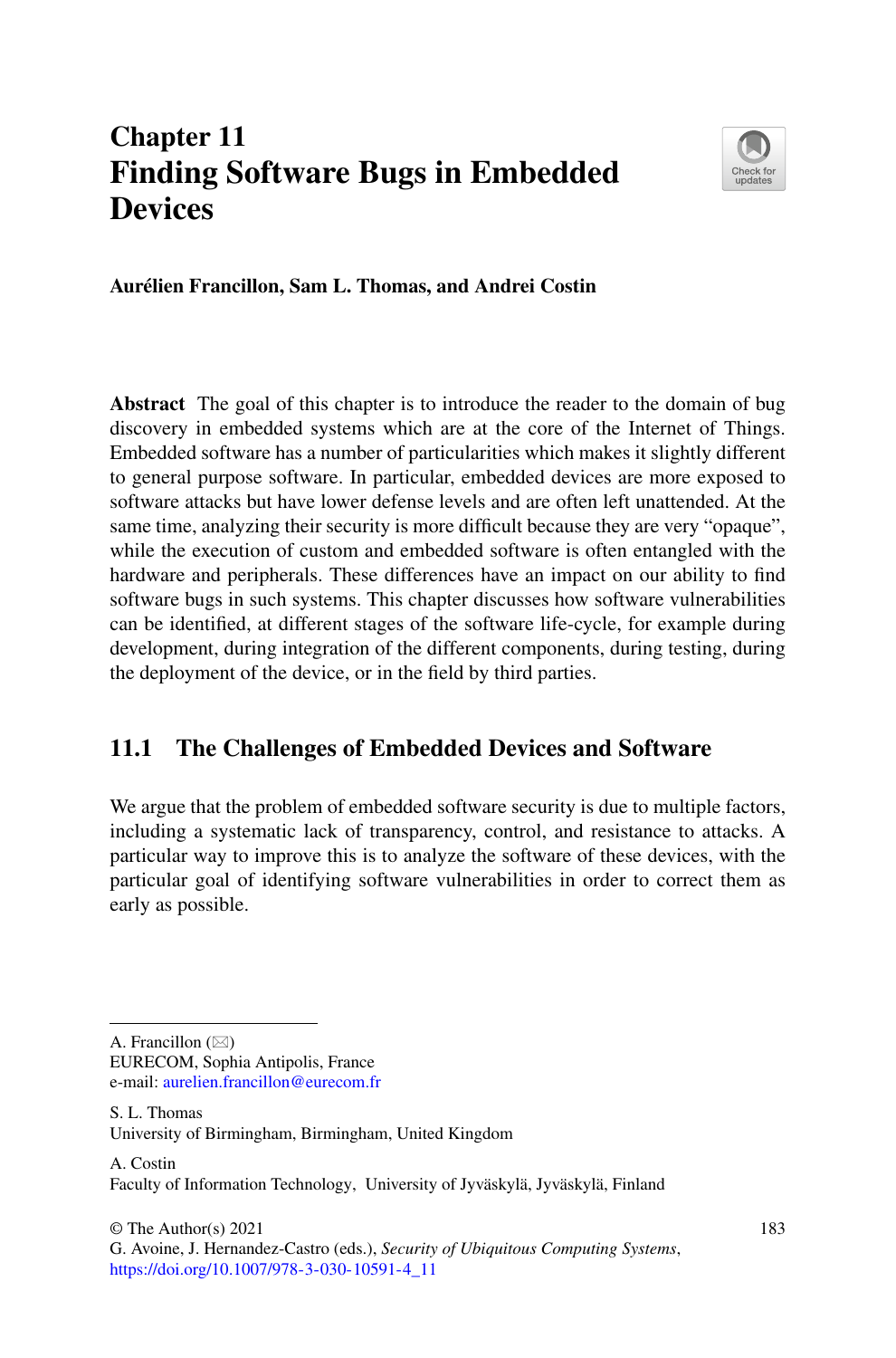## *11.1.1 Lack of Transparency*

Today, many smart devices are compromised during massive attacks, and may be abused to form large *botnets* (networks of compromised devices). Record-high Distributed Denial of Service (DDoS) attacks (i.e., network flooding) reportedly generated between 620 Gbps and 1 Tbps of traffic [241, 344]. These DDoS attacks were reported to use several hundred thousand compromised embedded/smart devices, comprising dozens of different models of Commercial Off-The-Shelf (COTS) products like IP/CCTV cameras and home routers. Most of those devices were compromised using default or hard-coded credentials set by the manufacturer [345]. Malware running on such devices has complete control over the traffic that is generated, and most smart devices do not embed any infection detection or prevention mechanism. Worse yet, the users or owners of the device are often not aware of the problem, and unable to solve it. In fact, devices are not designed to be inspected and modified by end-users (e.g., to perform forensics as discussed in Chap. 13).

## *11.1.2 Lack of Control*

Another important problem is that smart devices are generally provided as a fixed software (i.e., firmware) and hardware platform, often tied to a cloud service and bundled together as a closed system that the user has little control over. An example of the negative consequences of this customer lock-out is the *Revolv* smart thermostat. *Revolv*'s manufacturer was acquired by its competitor Nest, and after a year Nest stopped the cloud service, rendering the *Revolv* thermostats installed in homes impossible to use [271]. Users often have no choice regarding which software the device should run, or which cloud service to use, or what the device should do. Choosing, installing and using alternative software for such devices is difficult, if not impossible, often due to the single-purpose nature of the hardware and software design, the lack of public documentation, in addition to any anti-tampering measures imposed by the manufacturer.

#### *11.1.3 Lack of Resistance to Attacks*

In practice, Internet scanning botnets are active enough that some devices will be compromised within a few minutes after being connected to the Internet [344]. To be considered trustworthy, devices need to have a certain level of resistance to attacks. This is astonishing, because in essence many of the recurring security issues with smart devices have already been "solved" for many years. If vulnerabilities and corresponding attack situations could ultimately be avoided, it is important to ask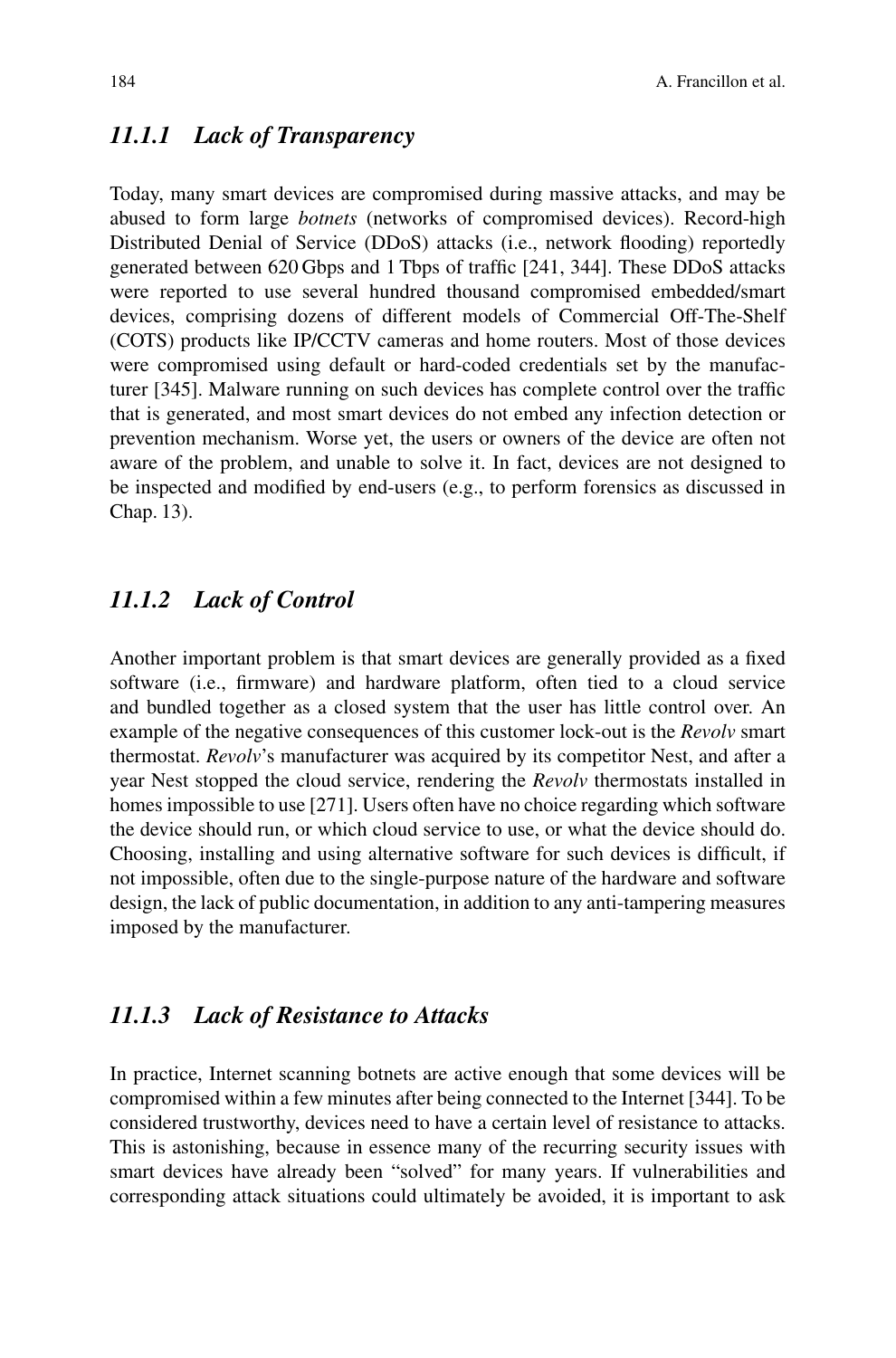who is responsible for the damage caused by compromised smart devices, beyond the malware author. The device owner may be legally responsible, but often the enduser does not have any means to detect or prevent such compromises, or to apply a secure configuration. On the other hand, the manufacturers currently often have no legal liability, and thus no incentive (e.g., economic, legal) to prevent a potential vulnerability and compromise.

## *11.1.4 Organization of This Chapter*

Solving these problems requires analyzing the software and firmware for the embedded devices, and identifying and fixing their vulnerabilities. This chapter describes the possible steps to systematically and consistently achieve this goal. We first provide a classification of embedded systems that is well adapted to their analysis. We then describe the possible steps for their analysis. We start with ways to obtain the software to analyze, which is often a challenge in itself for embedded devices. We then describe how to perform static analysis on the firmware packages obtained, which has many advantages such as speed and scalability. We then describe techniques which can be used to dynamically analyze the firmware, which in contrast to static analysis has the advantage of larger code coverage and lower false positive rates.

#### <span id="page-2-0"></span>*11.1.5 Classification of Embedded Systems*

A general definition of embedded systems is hard to establish [261]. However, two widely accepted differences separate embedded devices from modern generalpurpose computers, such as ordinary desktop PCs or smartphones, namely: (a) they are designed to fulfill a *specific purpose*, and (b) they heavily interact with the physical world via *peripherals*. The aforementioned two criteria cover a wide variety of devices, ranging from hard-disk controllers to home routers, from digital cameras to Programmable Logic Controllers (PLCs). These families can be further classified according to several aspects, such as their actual computing power [171], the extent to which they interact with their computing and physical environment, their field of usage, or the timing constraints imposed on them.

Unfortunately, these classifications tell us very little about the type of security mechanisms that are available on a given device. Muench et al. [430] classifies embedded systems according to the type of operating system (OS) they use. While the operating system is certainly not the only source of security features, it provides several security primitives, handles recovery from faulty states, and often serves as a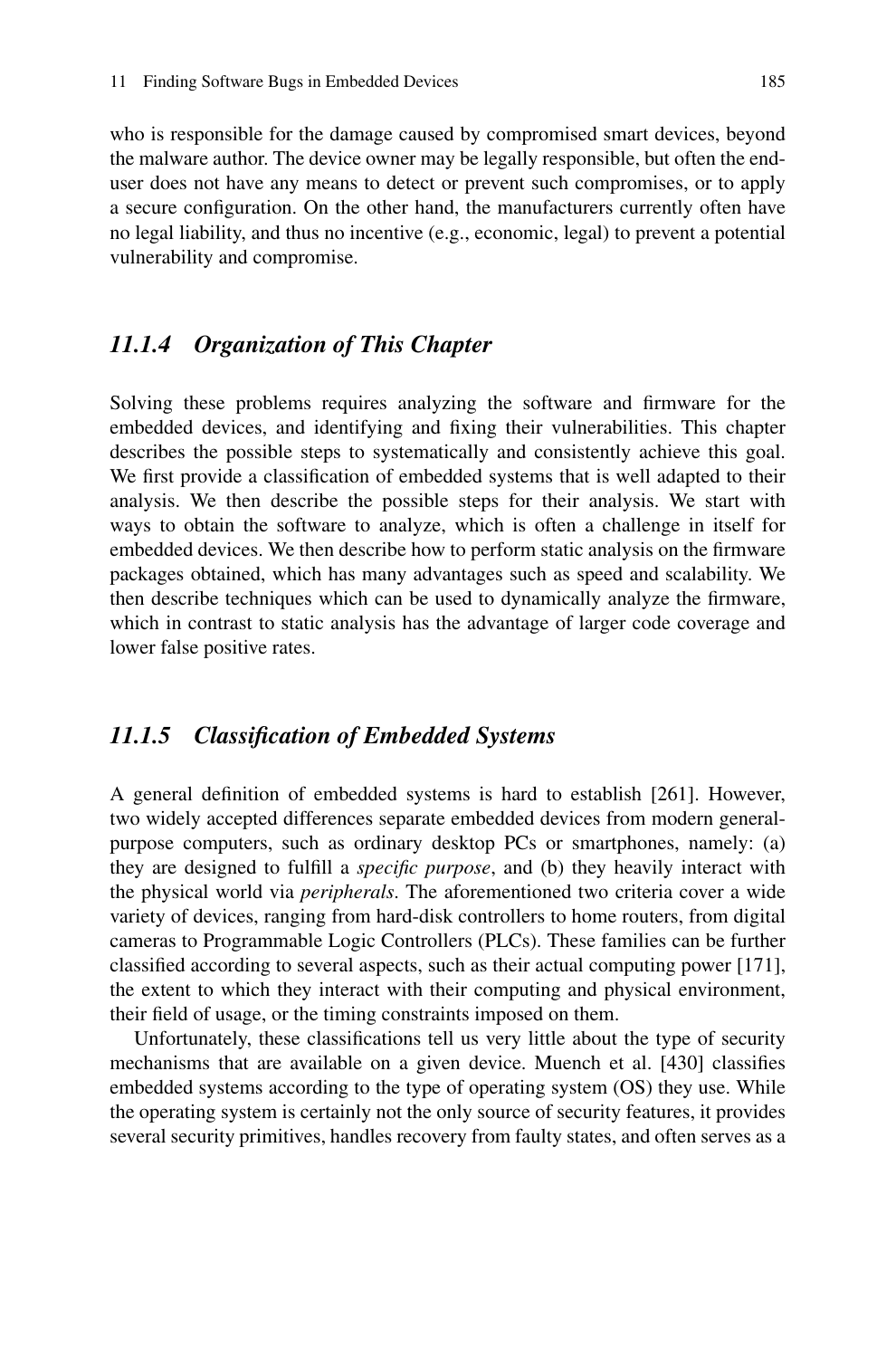building block for additional and more complex security mechanisms. We therefore classify embedded devices using the following taxonomy:

**Type-0**: Multipurpose / non-embedded systems. We use Type-0 in order to reference traditional general-purpose systems.

- **Type-I**: General purpose OS-based devices (e.g., Linux-based). The Linux OS kernel is widely used in the embedded world. However, in comparison to the traditional GNU/Linux found on desktops and servers, embedded systems typically follow more minimalist approaches. For example, a very common configuration that can be found in consumer-oriented products as well as in Industrial Control Systems (ICS) is based on the Linux kernel coupled with BusyBox and uClibc.
- **Type-II:** Embedded OS-based devices.

These dedicated operating systems targeted at embedded devices systems are particularly suitable for devices with low computation power, which is typically enforced on embedded systems for cost reasons. Operating systems such as uClinux or FreeRTOS are suitable for systems without a Memory Management Unit (MMU) and are usually adopted on single-purpose user electronics, such as IP cameras, DVD players and Set-Top Boxes (STB).

**Type-III**: Devices without OS-Abstraction.

These devices adopt a so called "monolithic firmware", whose operation is typically based on a single control loop and interrupts triggered by the peripherals in order to handle external events. Monolithic firmware can be found in a large variety of controllers of hardware components, such as CD-readers, WiFi-cards or GPS-dongles.

## **11.2 Obtaining Firmware and Its Components**

Even though complete black box analysis of embedded devices is possible to some degree and in certain situations, obtaining the firmware significantly helps and makes more advanced analyses possible. There are two main ways to obtain the firmware for a given device—as a firmware package (e.g., online, support media) and through extraction from the device itself.

## *11.2.1 Collecting Firmware Packages*

The environments in which embedded systems are deployed are heterogeneous, spanning a variety of devices, vendors, CPU/hardware architectures, instruction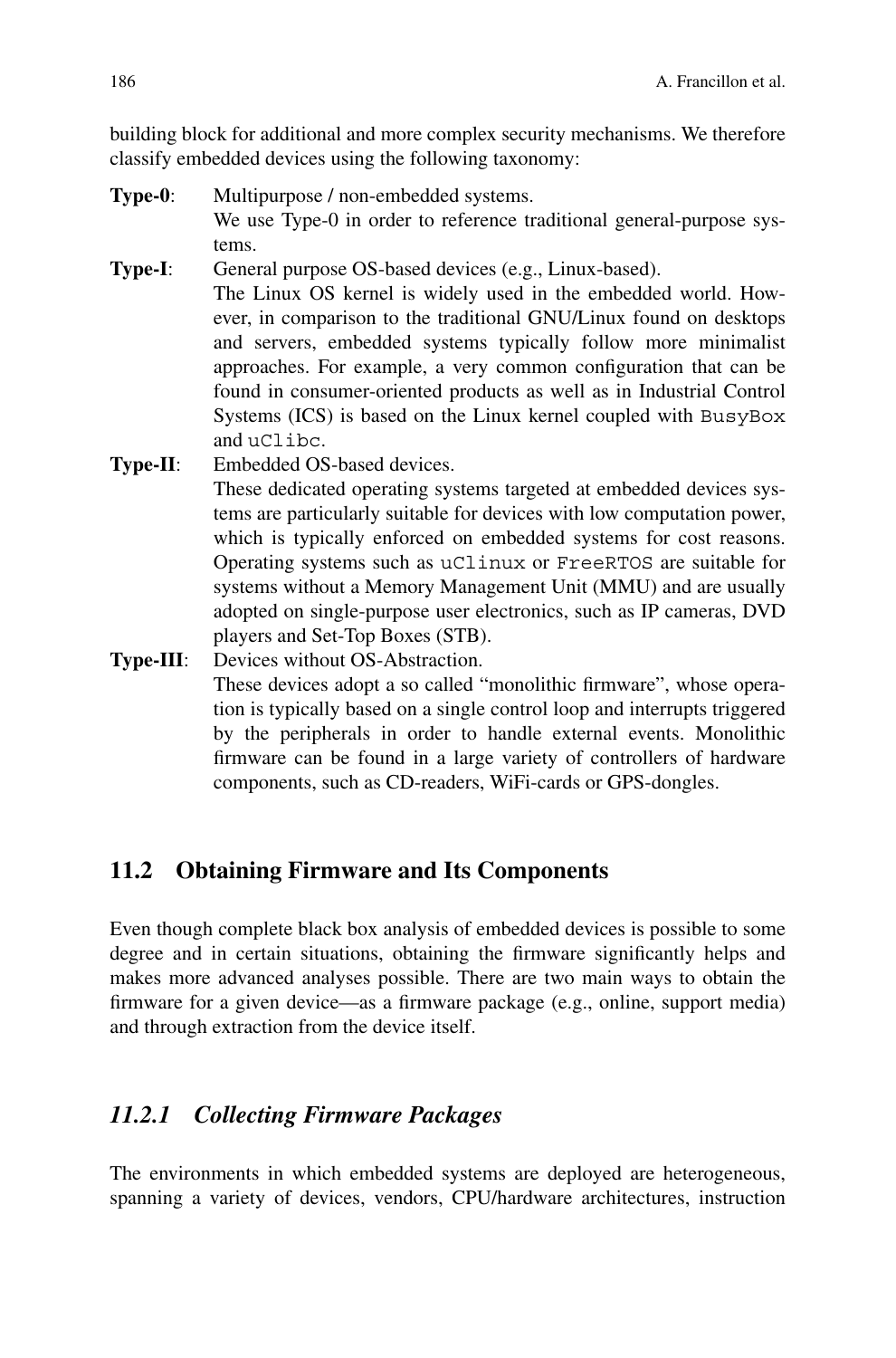sets, operating systems, and custom components. This makes the task of compiling a *representative* and *balanced* dataset of firmware packages a difficult problem to solve. The lack of centralized points of collection, such as the ones provided by software/app marketplaces, antivirus vendors, or public sandboxes in the malware analysis field, makes it difficult for researchers to gather large and well triaged datasets. Firmware often needs to be downloaded from vendor Web pages and FTP sites, and it is not always simple, even for a human, to tell whether or not two firmware packages are for the same physical device.

One challenge often encountered in firmware analysis and reverse engineering processes is the difficulty of reliably extracting meta-data from a firmware package. This meta-data might include, the device's vendor, its product code and purpose, its firmware version, or its processor architecture, among countless other details.

#### *11.2.2 Extracting Firmware from Devices*

Obtaining the firmware from an online repository as a firmware package is convenient and thus preferred, however it is not always possible. First, the firmware may not be available, e.g., because there is no update yet, nor one planned. Sometimes the firmware is only distributed through authorized and qualified maintenance agents, e.g., in case of industrial or critical systems. It is also common that the firmware is not distributed at all in an attempt to prevent counterfeit products, reverse engineering of the software or protecting its security.

In such cases the best (and sometimes the only) solution is to extract the firmware from the device itself. There are multiple possible ways to approach this ([529] and [564] provide a detailed overview of the process), each approach having its own set of benefits and issues. In the simplest case, the firmware can be extracted by connecting to a debug interface (e.g., JTAG, and serial ports such as UART, SPI, I2C). It is important to note that JTAG is a low level protocol and many different mechanisms can be implemented on top of it. Debug mechanisms allow dumping some memories (e.g., ROM, RAM or Flash memories behind a Flash controller), but not necessarily others. When Flash memory is soldered onto a Printed Circuit Board (PCB) and is independent from the processor, it is possible to de-solder it and extract its contents using a Flash programmer/reader. Unfortunately, the variety of Flash memory standards, types and pinouts is huge. One can design their own Flash chip adapter for reading and dumping the memory contents (e.g., code, data) [75]. However, some cheap universal programmers may be sufficient for dumping sufficiently many models of Flash memories [38]. Finally, the advanced Flash programmers support even hundreds of thousands of different Flash memory models [198].

However, when the device is a Flash microcontroller, the Flash memory is integrated within the microcontroller and is typically not directly accessible. In such cases, the microcontrollers themselves provide mechanisms to access Flash memory areas, but often such mechanisms come with some Flash area protection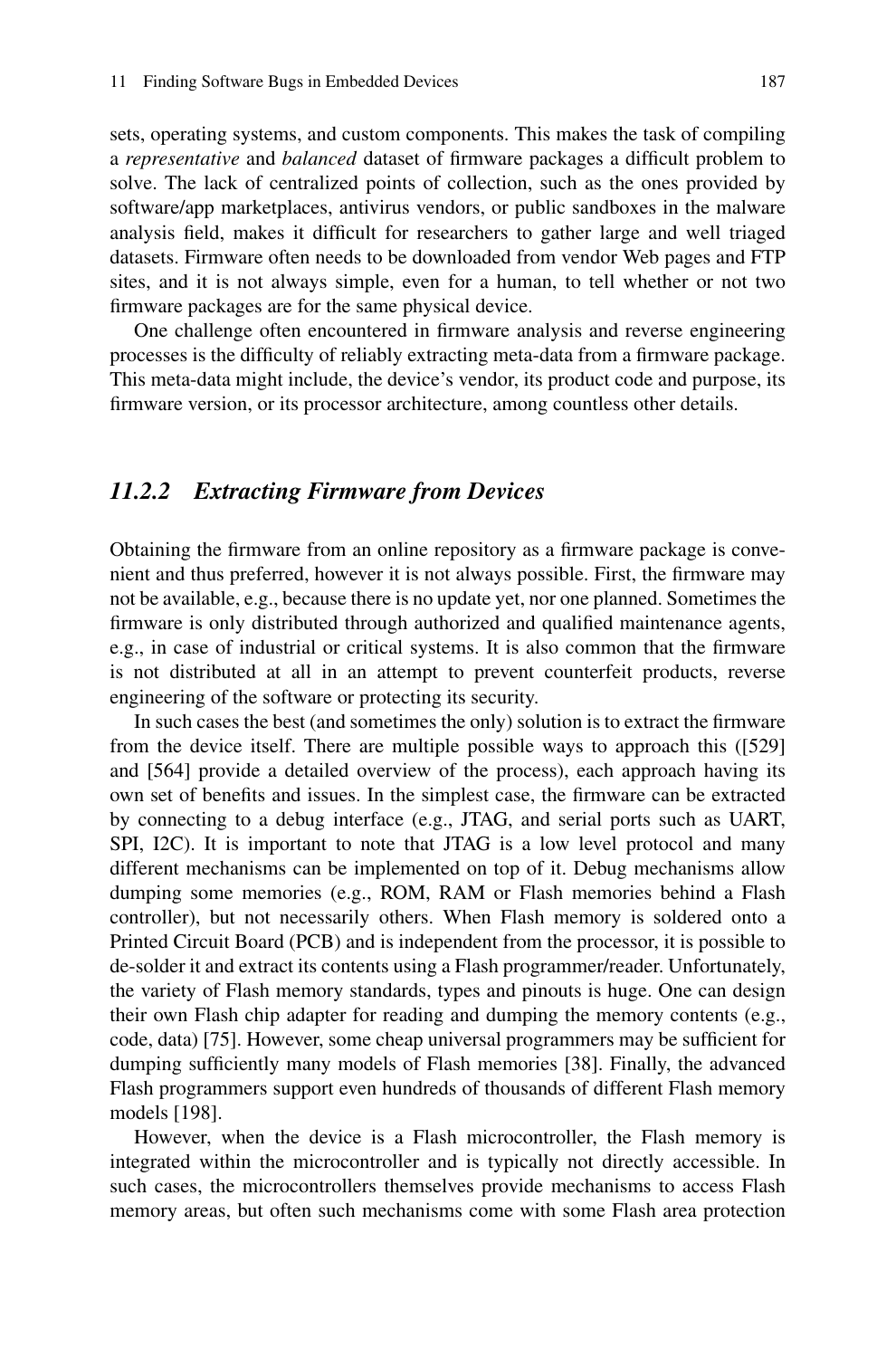mechanisms, which are often arbitrary and microcontroller specific. Such protection mechanisms can sometimes be bypassed due to vulnerabilities in the implementation of the protections themselves [447, 556]. However, such attacks may not always succeed, and one may be left with using more costly invasive hardware attacks such as Linear Code Extraction (LCE) [549] or direct memory readout using a microscope [158] as the only option available.

## *11.2.3 Unpacking Firmware*

The next step towards the analysis of a firmware package is to unpack and extract the files or resources it contains. The output of this phase largely depends on the type of firmware, as well as the unpacking and extraction tools employed. In some examples, executable code and resources (such as graphics files or HTML code) might be embedded directly into a binary blob that is designed to be directly copied into memory by a bootloader and then executed. Some other firmware packages are distributed in a compressed and obfuscated package which contains a blockby-block image copy of the Flash memory. Such an image may consist of several partitions containing a bootloader, a kernel, a file system, or any combination of these.

## *11.2.4 Firmware Unpacking Frameworks*

The main tools to unpack arbitrary firmware packages are: binwalk [263], FRAK [161], Binary Analysis Toolkit (BAT) [558] and Firmware.RE [155] (Table [11.1](#page-6-0) compares the performance of each framework):

- Binwalk is perhaps the best known and most used firmware unpacking tool developed by Craig Heffner [263]. It uses pattern matching to locate and carve files from a binary blob. Additionally, it also extracts some meta-data such as license strings.
- FRAK is an unpacking toolkit first presented by Cui et al. [162]. It reportedly supports a limited number of device vendors and models, such as HP printers and Multi-Function Peripherals (MFP).
- The Binary Analysis Toolkit (BAT), formerly known as GPLtool, was originally designed by Armijn Hemel and Tjaldur software in order to detect GPL license violations [269, 558]. To do so, it recursively extracts files from a binary blob and matches strings with a database of known strings from GPL projects and licenses. BAT also supports file carving similar to binwalk, as well as a very flexible plugin-oriented extension interface.

<sup>&</sup>lt;sup>1</sup>Even though the authors mention that the tool would be made publicly available, it has yet to be released.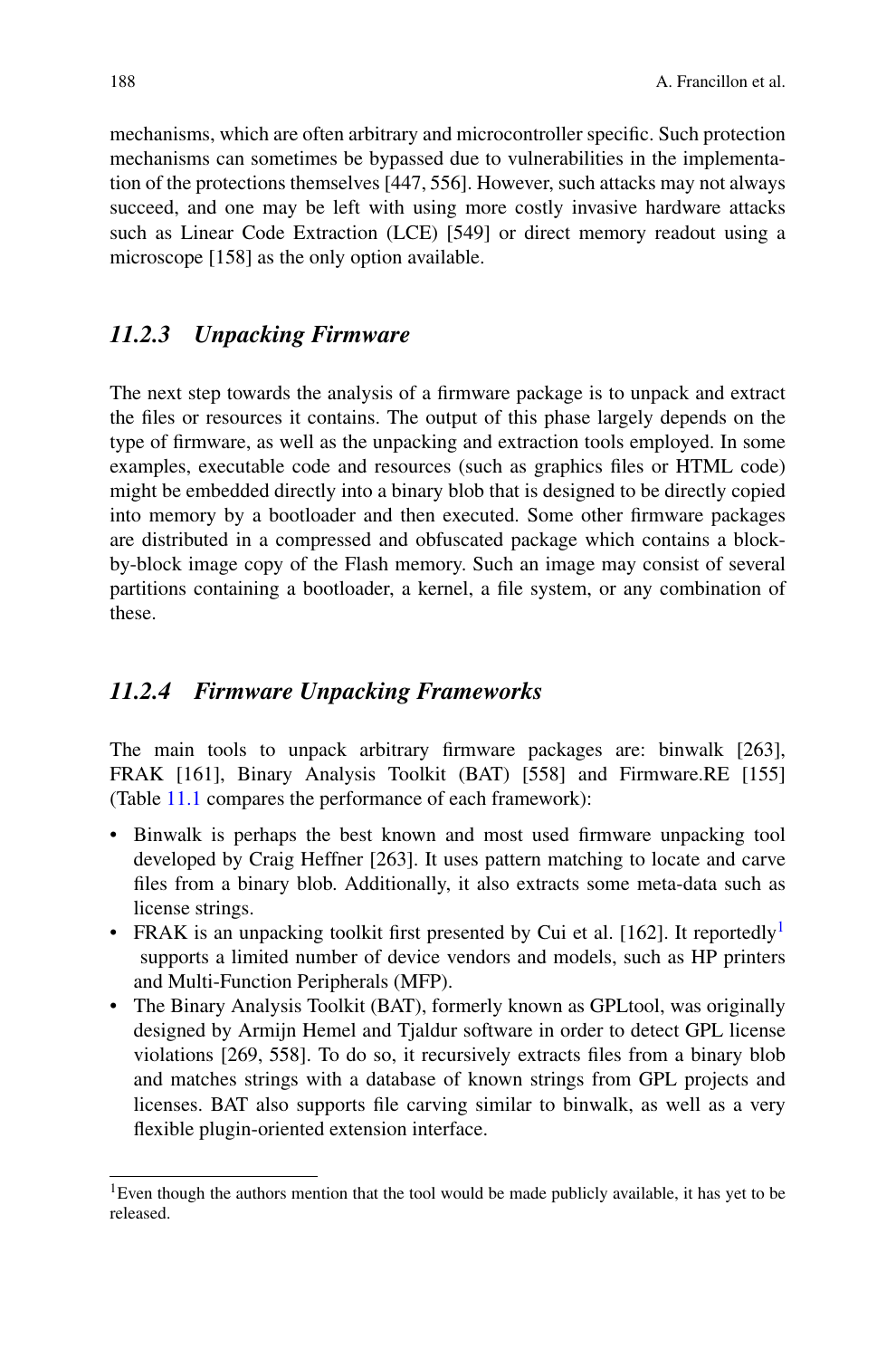| Vendor         | <b>OS</b>       | <b>Binwalk</b> | <b>BAT</b> | <b>FRAK</b> | Firmware.RE |
|----------------|-----------------|----------------|------------|-------------|-------------|
| Intel          | <b>BIOS</b>     | X              | X          | X           | х           |
| <b>STL</b>     | Linux           | X              | ✓          | X           | ✓           |
| <b>Bintec</b>  | -               | Х              | Х          | X           | Х           |
| Zyxel          | ZynOS           | ✓              | ✓          | X           | ✓           |
| <b>Siemens</b> | -               | ✓              | ✓          | X           | ✓           |
| -              | -               | ✓              | ✓          | X           | ✓           |
| Intel          | <b>BIOS</b>     | ✓              | ✓          | X           | ✓           |
| Planet         | -               | ✓              | ✓          | X           | ✓           |
| Asotel         | <b>V</b> xworks | ✓              | ✓          | х           | ✓           |
| -              | -               | X              | X          | X           | ✓           |
| Belkin         | Linux           | X              | x          | X           | ✓           |
|                |                 | 55%            | 64%        | $0\%$       | 82%         |
|                |                 |                |            |             |             |

<span id="page-6-0"></span>**Table 11.1** Comparison of the unpacking performance of Binwalk, BAT, FRAK and Firmware.RE on a few example firmware packages (according to [155])

• Firmware.RE [155] extends BAT with additional unpacking methods and specific analyses to perform automated large-scale analyses. When released, it achieved a lower false positive rate when unpacking firmware compared to binwalk.

### *11.2.5 Modifying and Repacking Firmware*

Modifying and repacking a firmware could be one optional step during the analysis of the firmware and device security. The modifications could be performed either at the level of the entire firmware package, or at the level of individually unpacked files (that are finally repacked back into a firmware package). Such a step could be useful in testing several things. First, it can check whether a particular firmware has error, modification and authenticity checks for new versions of firmware. If such checks are missing or improperly implemented, the firmware update mechanism can then be used as an attack vector, or as a way to perform further analysis of the system [57, 162]. Second, it can be used to augment the firmware with additional security-related functionality, such as exploits, benign malware and more advanced analysis tools. For example, this could be useful when there are no other ways to deliver an exploit (e.g., non-network local exploits such as kernel privilege escalation), or provide some (partial) form of introspection into the running device/firmware [163].

The firmware-mod-kit tool [262] is perhaps the most well-known (and possibly among the very few) firmware modification tools. Unfortunately, it supports a limited number of firmware formats, and while it can be extended to support more formats, to do so requires substantial manual effort. Further, for some formats it relies on external tools to perform some of the repacking. These tools are developed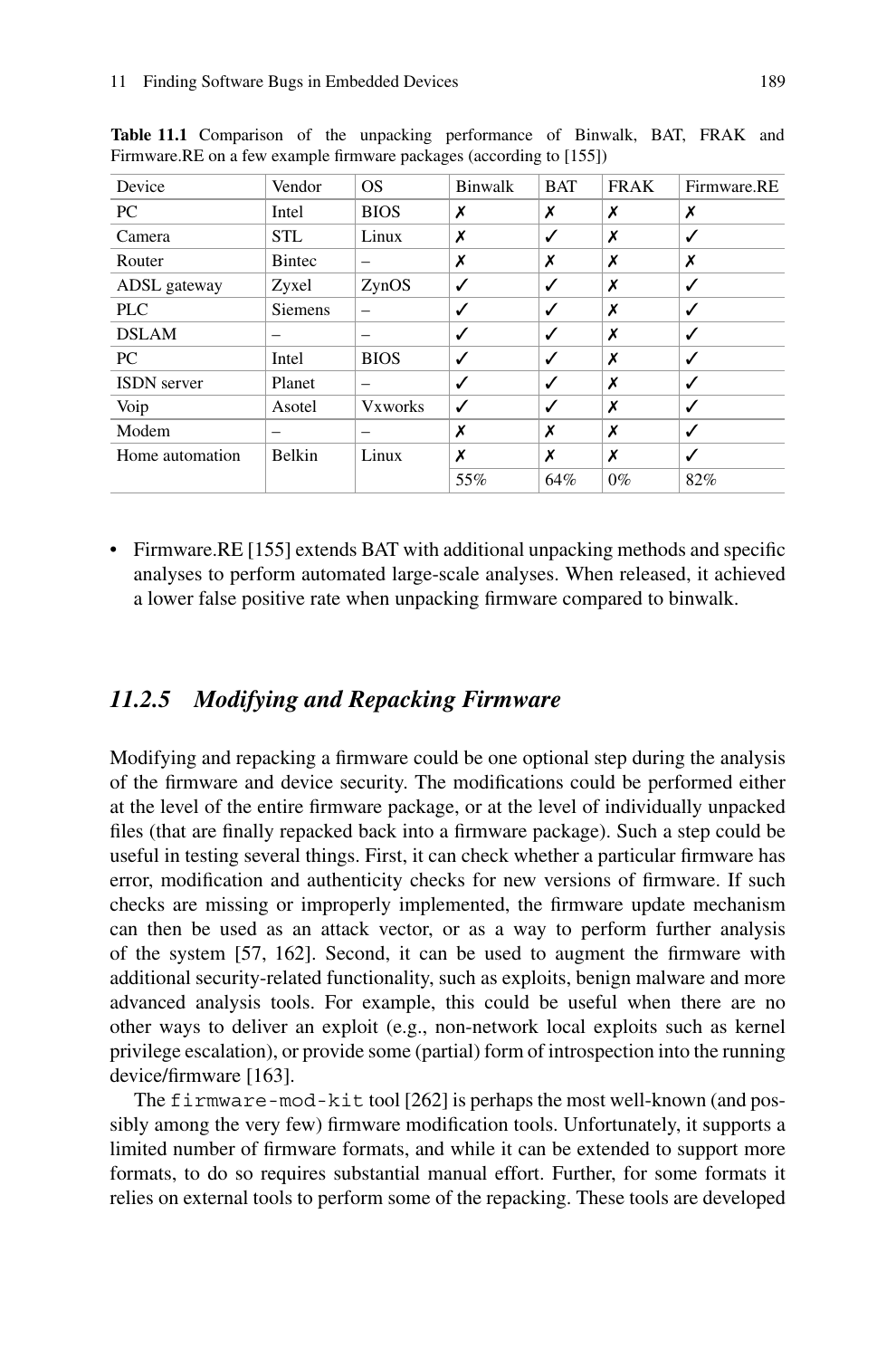and maintained by different persons or entities in different shapes and forms, thus there is no uniform way to modify and repack firmware packages.

#### **11.3 Static Firmware Analysis**

Once the code is extracted further analysis can be performed. There are two main classes of analysis that can be preformed on a generic computing system—static analysis and dynamic analysis. In principle, the distinction between the two is easy: in static analysis the code is analyzed without executing it, but instead only reasoning about it, while in the dynamic setting the analysis is performed on the code while it is executed. With more advanced analysis techniques, however, this frontier is slightly blurred. For example, symbolic execution allows one to analyze software by considering some variables to have an unknown value (i.e., they are unconstrained). Symbolic execution is sometimes considered static analysis and at other times dynamic analysis. In this section, we will first describe simple static analysis which can be efficiently performed on firmware packages, then we will discuss more advanced static analysis approaches. Finally, we will cover the limitations of static analysis and in the next section focus on the dynamic analysis on firmware packages.

### *11.3.1 Simple Static Analysis on Firmware Packages*

#### **11.3.1.1 Configuration Analysis**

For a large majority of complex embedded devices (i.e., those of Type-I as described in Sect. [11.1.5\)](#page-2-0), while service configuration is stored within the file-system of the device, user-configurable information is often stored elsewhere—within a region of memory called Non-Volatile Random Access Memory (NVRAM) which retains its state between power cycles (similar to Flash memory in some ways). Many devices treat NVRAM as a key-value store and include utilities such as nvram-get and nvram-set, as well as dedicated libraries to get and set values stored there. On a router, for example, the current Wi-Fi passphrase and web-based configuration interface credentials, will often be stored within the NVRAM, which will be queried by software in order to facilitate the authentication of the device and its services.

All other device configuration, without performing a firmware upgrade, will be static. As a result of this, any, e.g., hard-coded passwords or certificates (as noted in [151]), can be leveraged by an adversary to compromise a device. To this end, Costin et al. [155] show many instances where devices are configured with user accounts and passwords that are weak, missing entirely, or stored in plain-text. Therefore, a first step in static analysis of firmware is to examine the configuration of its services: to check for improperly configured services, e.g., due to use of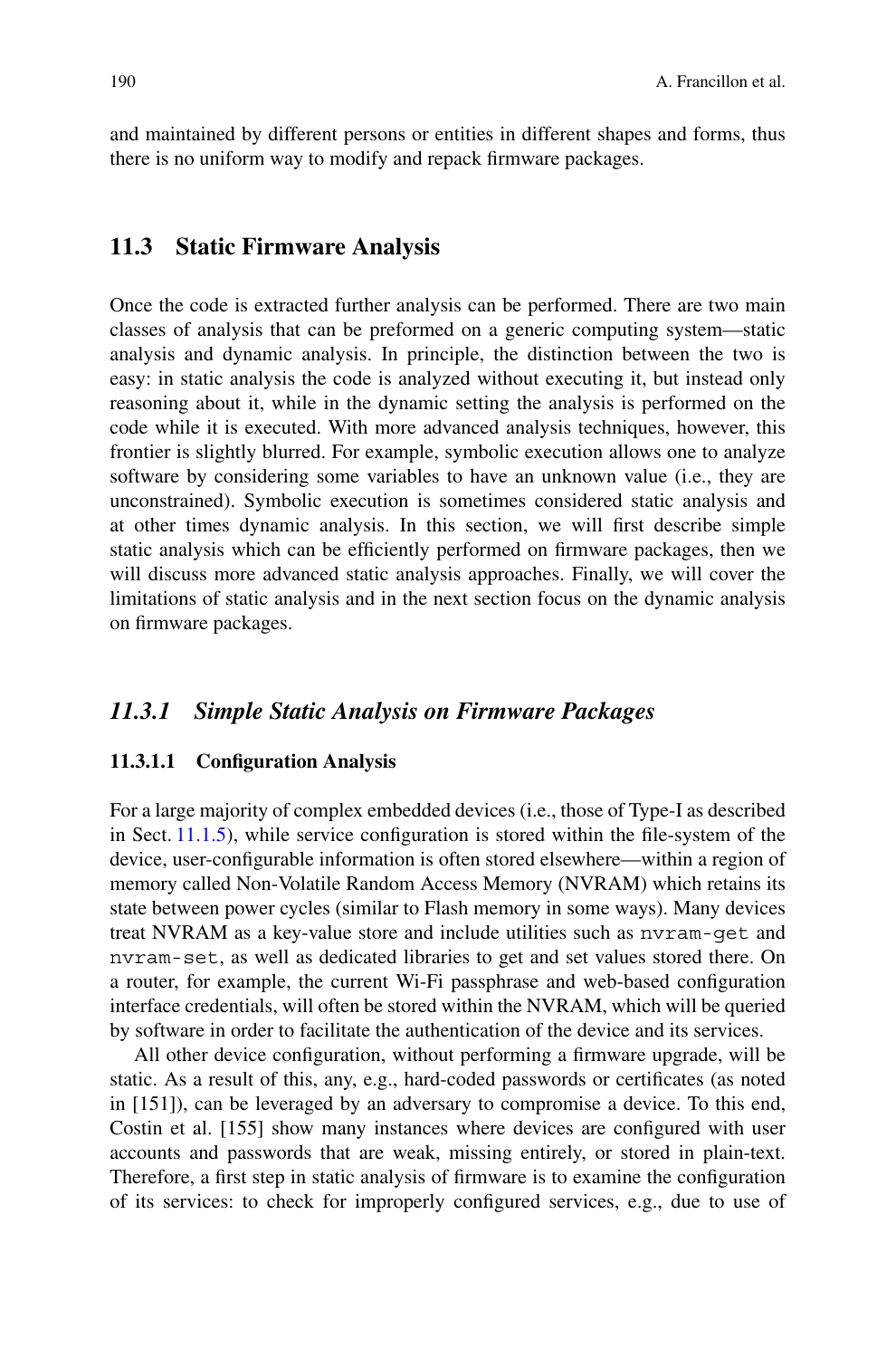```
mount -t proc proc /proc
mount -t ramfs ramfs /var
mkdir /var/tmp
mkdir /var/ppp/
mkdir /var/log
mkdir /var/run
mkdir /var/lock
mkdir /var/flash
#iwcontrol is required for RTL8185 Wireless driver
#iwcontrol auth &
#busybox insmod /lib/modules/2.4.26-uc0/kernel/drivers/usb/quickcam.o
/bin/webs -u root -d /www -i /var/run/thttpd.pid &
#ifconfig wlan0 up promisc
```
#### <span id="page-8-0"></span>**Fig. 11.1** Example of a boot script taken from an IP camera

unsafe defaults and hard-coded credentials. Configuration files are of further use in estimating the set of programs utilized and the initial global configuration of a device, in the absence of physical access to it. For example, by examination of its boot scripts, we are able to learn which services present in its firmware (among potentially hundreds) are actually utilized by the device, this can aid in reducing the amount of time taken by more complex analysis approaches described later.

Manual methods are often sufficient for analysis of a few firmware images and, with limited scope, analysis of things such as the device's configuration. For example, to estimate the set of processes started by a firmware one can inspect the contents of a boot script, e.g., /etc/rcS.

Figure [11.1](#page-8-0) details such a boot script taken from the firmware of an IP camera. We are able to observe that the device's primary functionality is orchestrated by the /bin/webs binary, which we would then analyze further using the methods detailed in Sect. [11.3.2.](#page-9-0)

#### **11.3.1.2 Software Version Analysis**

Many devices are not designed to receive firmware updates. This prohibits patching against known security vulnerabilities and can often render a device useless to an end-user. This prevents abusing the firmware update as an attack vector. However, when a vulnerability is discovered, the only effective mitigation is to replace the device with a new one.

Many devices are designed to be updated and vendors provide firmware updates. However, the mechanisms for applying those updates are often not standardized and are largely ad-hoc. They also heavily rely on the end-user's diligence (to identify that an update is available) and action (to actually apply the updates). The end-result of this is that an overwhelming majority of devices are left unpatched against known vulnerabilities. Thus, a further step in the analysis of firmware is to identify the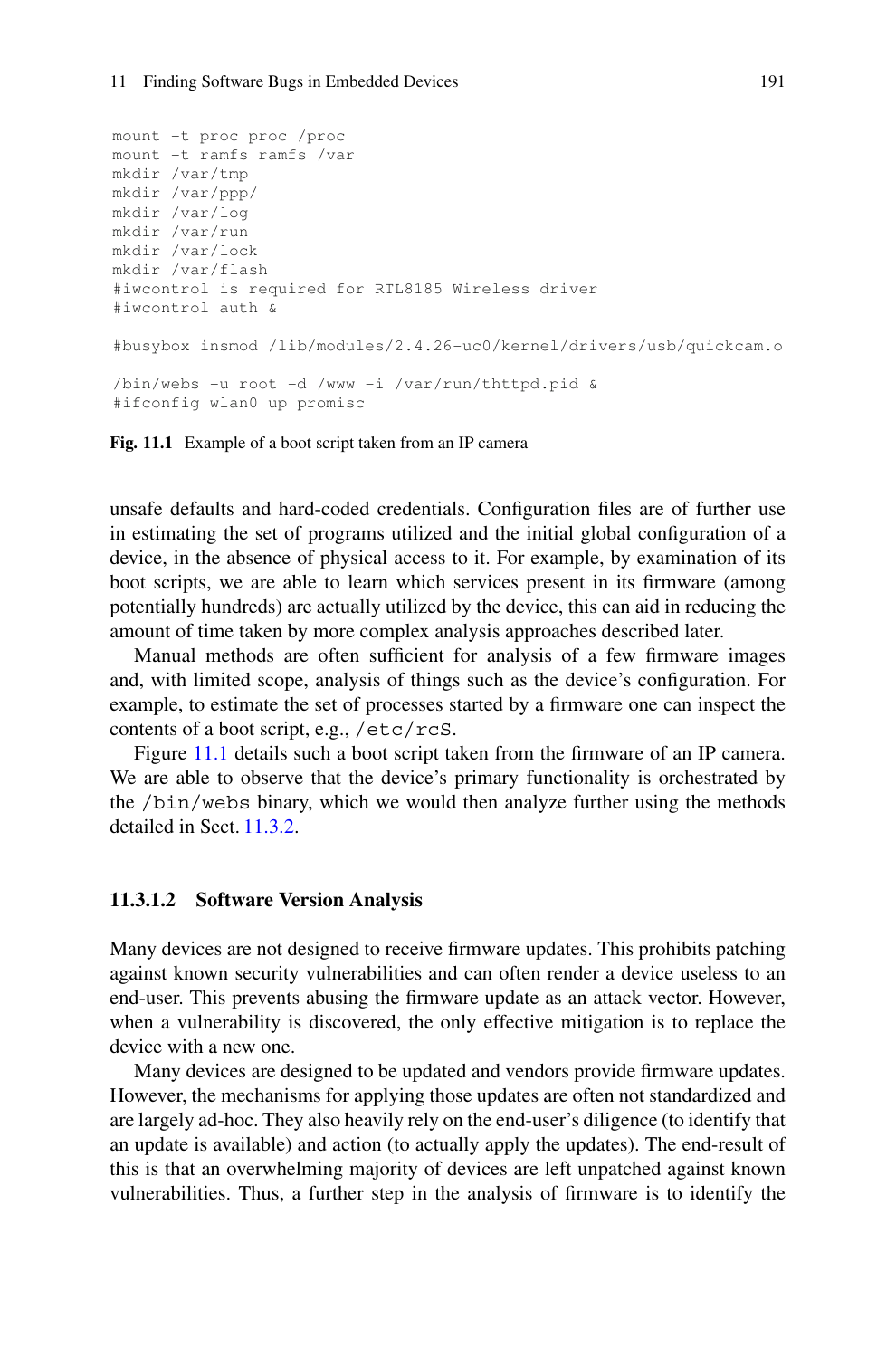versions of software (both programs and libraries) it contains, and correlate those versions with known vulnerabilities (e.g., CVE database).

There are several possible approaches to perform this. For example, [155] use fuzzy hashing [340, 507] as a method to correlate files in firmware images. The effectiveness of the approach was demonstrated in several examples, in particular uncovering many IoT and embedded devices being so-called "white label" products.<sup>2</sup> Finally, machine learning can be used to identify firmware images [157] or to search for known vulnerabilities [585].

### <span id="page-9-0"></span>*11.3.2 Static Code Analysis of Firmware Packages*

Developing tools for performing automated static code analysis on embedded device firmware presents a number of complexities compared to performing analyses on software for commodity PC systems (i.e., Type-0 devices). The first challenge is the diversity of CPU architectures. This alone restricts the amount of existing tooling that can be used, and when attempting large scale analysis tools will inevitably have to deal with firmware from a number of distinct architectures. To facilitate the analysis in this case, the algorithms will either have to be reimplemented for each architecture being analyzed, or the architecture-specific disassembled firmware instructions will have to be lifted to a common, so-called Intermediate Language (IL) or Intermediate Representation (IR). A further difficulty for more simple devices (e.g., those of Type-III) is the often non-standard means by which different device firmware executes (e.g., it could be interrupt driven) and interacts with the memory and external peripherals. More complex firmware (e.g., that of Type-I devices) tends to more closely follow the execution behavior of more conventional devices (those of Type-0).

#### **11.3.2.1 Code Analysis of Embedded Firmware**

Despite the increased complexity of performing automated analysis of embedded device firmware, a number of techniques have been proposed for both targeted and large-scale static analysis. Eschweiler et al. [202] and Feng et al. [212] use numeric feature vectors to perform graph-based program comparisons [191] efficiently. They encode control-flow and instruction information in these feature vectors to identify known vulnerabilities in device firmware. Both methods provide a means of querying a data-set of binaries using a reference vulnerability as input and identifying the subset of binaries that contain constructs that are *similar* (but not necessarily the same) to those of the input vulnerability. The work in [585] improves the performance of these approaches by relying on Neural Networks.

<span id="page-9-1"></span><sup>&</sup>lt;sup>2</sup>Generic products which are sold under a known brand.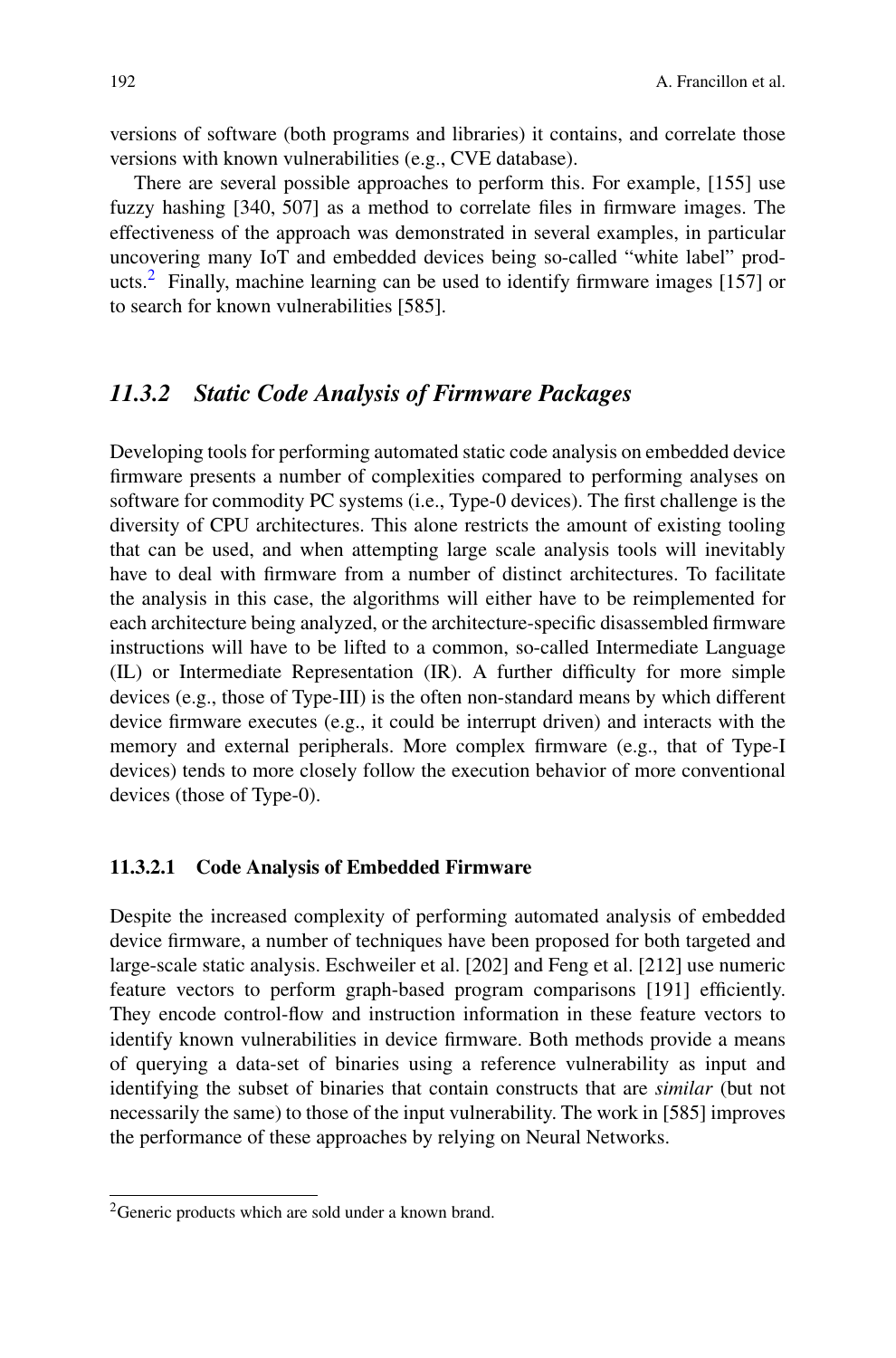#### <span id="page-10-3"></span>**11.3.2.2 Discovering Backdoors with Static Analysis**

Aside from vulnerability discovery, a small body of work has attempted to automatically identify backdoor-like constructs in device firmware. Static analysis is most suited to detecting such constructs due to the fact it can achieve full program coverage. Dynamic analysis is less adequate in this case, as it relies solely on execution traces that can be captured and analyzed stemming from triggering standard program behaviors (which, by definition [551], a backdoor is not).

HumIDIFy<sup>3</sup> [552] uses a combination of Machine Learning (ML) and static analysis to identify anomalous and unexpected behavior in services commonly found in Linux-based firmware. ML is used first to identify the type of firmware binaries, e.g., a web-server, this then drives classification-specific static analysis on each binary. HumIDIFy attempts to validate that binaries do not perform any functionality outside of what is expected of the type of software they are identified as. For example, HumIDIFy is able to detect a backdoor within a web-server taken from Tenda router firmware<sup>[4](#page-10-1)</sup> that contains an additional UDP listening thread which executes shell commands provided to it (without authentication) as the root user.

Stringer<sup>[5](#page-10-2)</sup> [550] attempts to locate backdoor-like behavior in Linux-based firmware. It automatically discovers comparisons with static data that leads to execution of *unique* program functionality, which models the situation of a backdoor providing access to undocumented functionality via a hard-coded credential pair or undocumented command. Stringer provides an ordering of the functions within a binary based on how much their control-flow is influenced by static data comparisons that *guard* access to functionality not otherwise reachable. The authors demonstrate Stringer is able to detect both undocumented functionality and hardcoded credential backdoors in devices from a number of manufacturers.

Firmalice [528] is a tool for detecting authentication bypass vulnerabilities and backdoors within firmware by symbolic execution. It takes a so-called security policy as input, which specifies a condition a program (or firmware) will exhibit when it has reached an authenticated state. Using this security policy, it attempts to prove that it is possible to reach an authenticated state by discovering an input that when given to the program satisfies the conditions to reach that state. To discover such an input, Firmalice employs symbolic execution on a program slice taken from a program point acting as an input source to the point reached that signals the program is in an authenticated state. If it is able to satisfy all of the constraints such that a path exists between these two points, and an input variable can be concretised that satisfies those constraints, then it has discovered an authentication bypass backdoor (and a triggering input)—such an input will not be discoverable in a nonbackdoored authentication routine. Unfortunately, Firmalice requires a degree of manual intervention to perform its analysis, such as identifying the security policy,

<span id="page-10-0"></span><sup>3</sup>Available as open-source: [https://github.com/BaDSeED-SEC/HumIDIFy.](https://github.com/BaDSeED-SEC/HumIDIFy)

<span id="page-10-1"></span>[<sup>4</sup>http://www.devttys0.com/2013/10/from-china-with-love/.](http://www.devttys0.com/2013/10/from-china-with-love/)

<span id="page-10-2"></span><sup>5</sup>Available as open-source: [https://github.com/BaDSeED-SEC/strngr.](https://github.com/BaDSeED-SEC/strngr)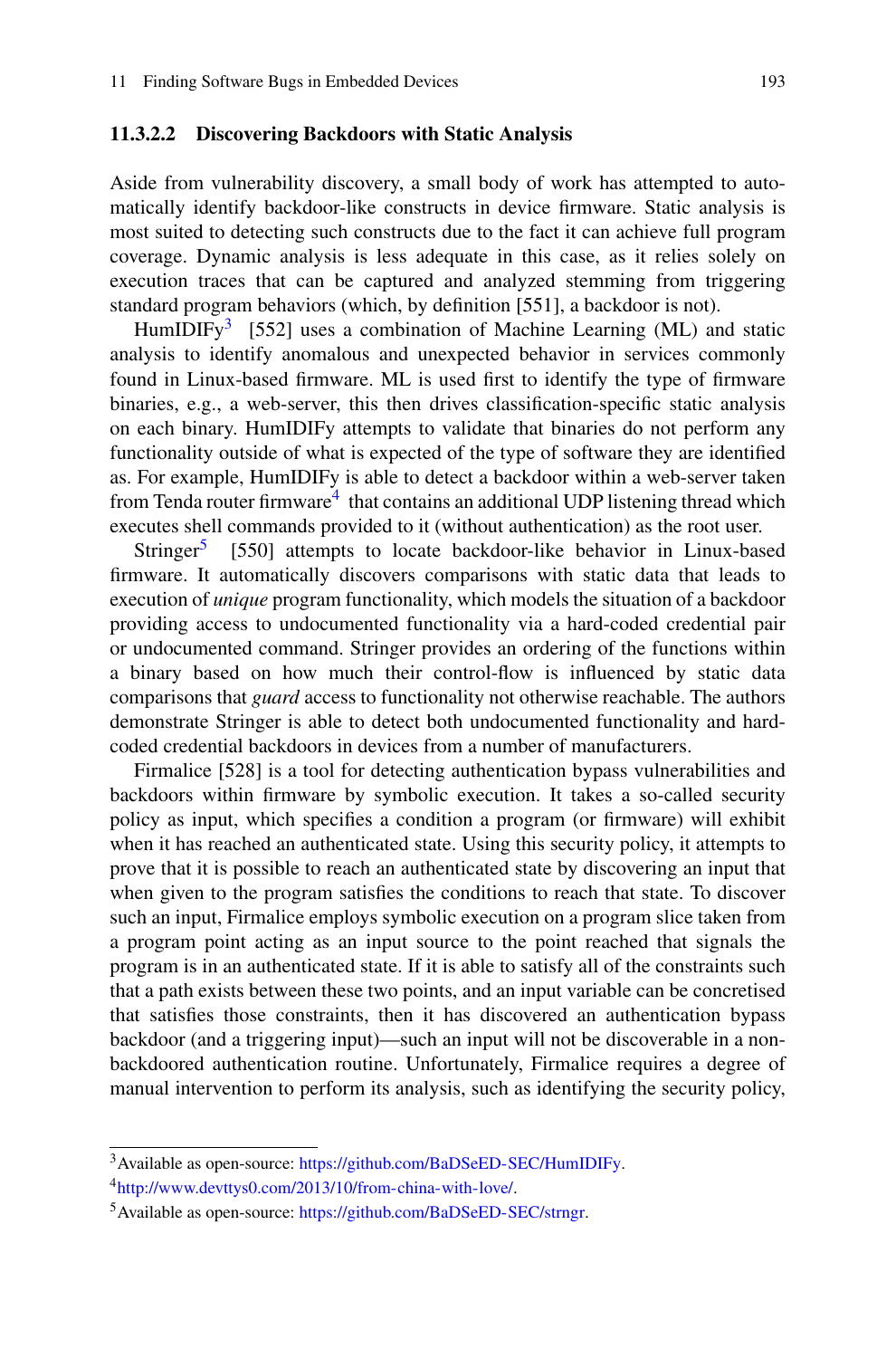input points and privileged program locations. It is therefore not easily adaptable for large-scale analysis.

#### **11.3.2.3 Example Static Analysis to Discover Code Parsers**

In order to interact with remote servers or connecting clients (e.g., for remote configuration), most firmware for networked embedded devices will contain client/server components, e.g., a web-server, or proprietary, domain-specific client/server software. In all cases, the firmware itself or software contained within it (for more complex devices) will implement parsers for handling the messages of the protocols required to communicate with corresponding client/server entities. Such parsers are a common source of bugs, whether their implementation incorrectly handles input in a way that causes a memory corruption, or permits an invalid state transition in a protocol's state machine logic. Thus, identifying these constructs in binary software is useful as a premise to performing targeted analyses. To this end, Cojocar et al. [150], propose PIE, a tool to automatically detect parsing routines in firmware binaries. PIE utilizes a supervised learning classifier trained on a number of simple features of the LLVM IL representation of firmware components known to contain parsing logic. Such features include: basic block count, number of incoming edges to blocks, and number of callers (for functions). PIE provides a means to identify specific functions responsible for performing parsing within an input firmware package, or software component. Stringer [550], described in Sect. [11.3.2.2,](#page-10-3) similarly provides a means of automatically identifying parser routines (for text-based input); in addition to identifying routines, it is also able to identify the individual (text-based) commands, processed by the parser.

### **11.4 Dynamic Firmware Analysis**

Static analysis is indeed a robust technique that can help discover a wide range of vulnerability classes, such as misconfigurations or backdoors. However, it is not necessarily best suited for other types of vulnerabilities, especially when they depend on the complex runtime state of the program.

Similar to static analysis, powerful dynamic analysis techniques and tools have been developed for traditional systems and general purpose computers. However, the unique characteristics and challenges of the embedded systems make it difficult, if not impossible, to directly apply those proven methods. To this end, there are several distinct directions for dynamic analysis of embedded systems and we briefly discuss them below.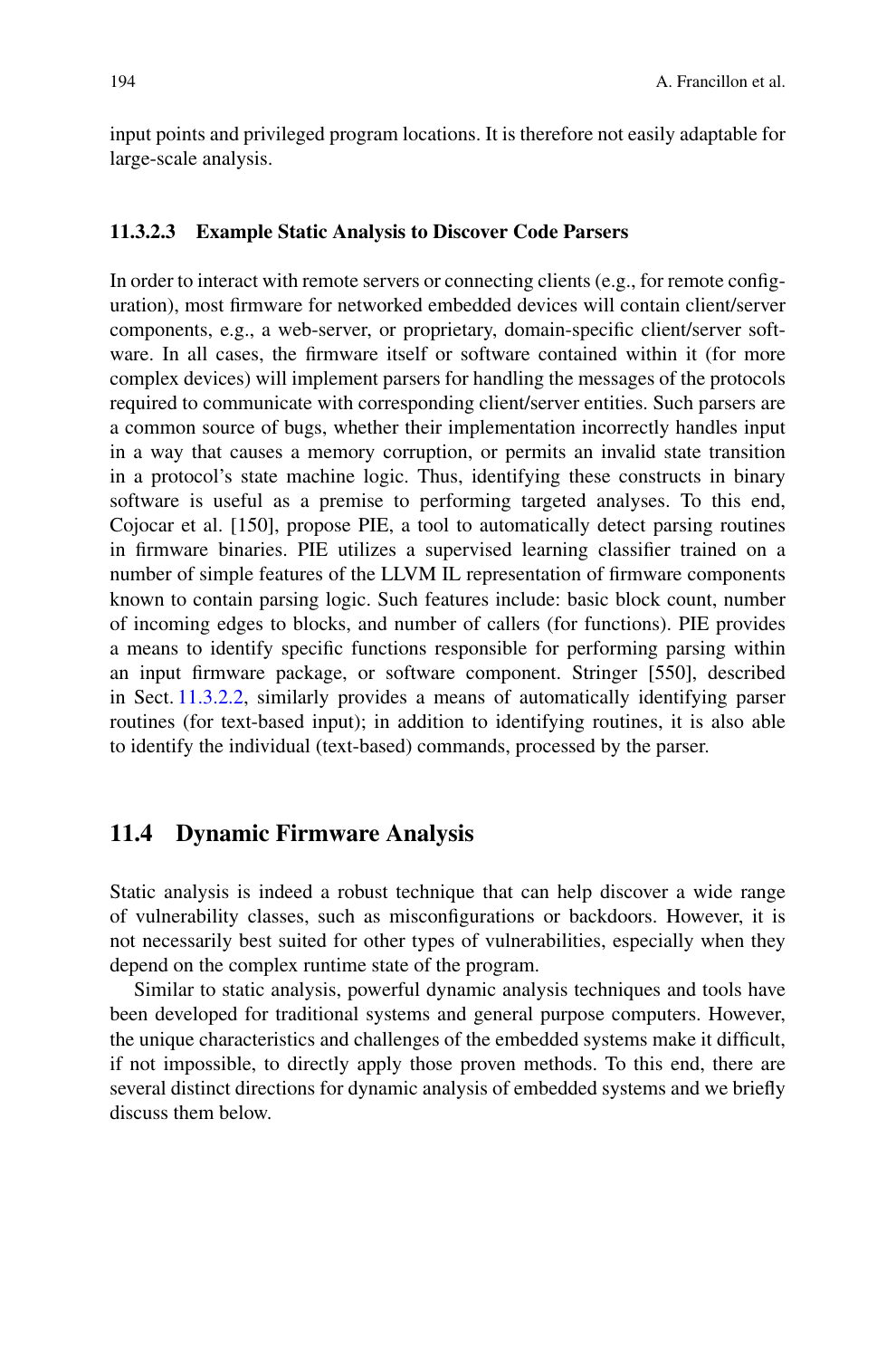## *11.4.1 Device-Interactive Dynamic Analysis Without Emulation*

When the device is present for analysis, the simplest form of device-interactive dynamic analysis is to test the devices in a "black-box" manner. The general idea of this approach is to setup and run the devices under analysis as in normal operation (e.g., connect to Ethernet LAN, WLAN, smartphone), and then test it with various tools and manual techniques (e.g., generic or specialized fuzzers, web penetration) and observe their behavior via externally observable side-effects such as device reboots, network daemon crashes, or XSS artifacts [439]. Similar approaches and results were reported by several independent and complementary works [259, 280, 292].

While being simple and easy to perform, this type of dynamic analysis has certain limitations, some of which are due to the "black-box" nature of the approach. For example, it is challenging to know what is happening with the entire system/device while the dynamic analysis is performed, i.e., the introspection of the system is missing or is hard to achieve. Also, in this approach it is not easy to control in detail what specifically is being executed and analyzed, the analysis being mostly driven by the data and actions fed to the device. In addition to this, some types of vulnerabilities might not have side-effects that are immediately [430] or externally visible (e.g., a crash of a daemon which does not necessarily expose a network port), therefore those bugs could be missed or misinterpreted during the analysis.

#### *11.4.2 Device-Interactive Dynamic Analysis with Emulation*

As an extension to the aforementioned approach, emulation can be coupled with device-interactive dynamic analysis to provide the required depth and breadth, therefore outperforming other static or dynamic analysis methods. The general idea of this approach is to split the execution of the embedded firmware between the analysis host and the actual running device. The analysis host is connected to the device via a debug (e.g., JTAG) or serial (e.g., UART) interface. Therefore one requirement is that the device under analysis must provide at least such an interface, whether documented or not. The analysis host then runs a dynamic analysis environment which is typically an emulator (e.g., QEMU-based) augmented or extended with additional layers and plugins such as symbolic execution and taint analysis. The analysis host has access to the execution and memory states both for the emulator and for the running device. The firmware is being analyzed first in the extended emulator environment. During the firmware emulation and analysis, certain parts of the analyzed firmware are transferred for execution by the analysis host from the emulator to the running device. This is sometimes required, for example, when the firmware needs to perform an I/O operation with a peripheral present on the devices but not in the emulator. The execution and state transfer to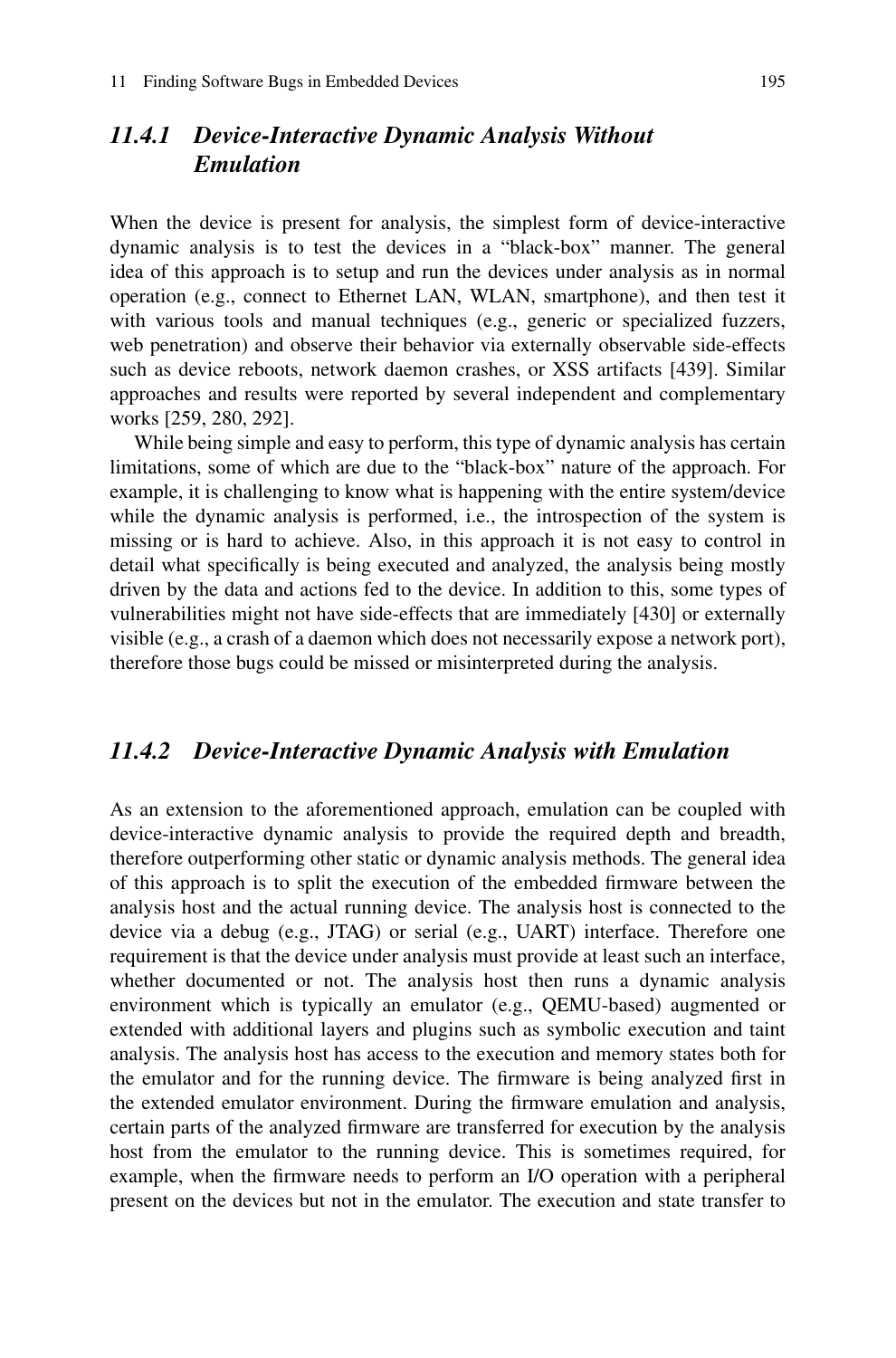and from the device occur via the connected debug or serial interface. On the one hand, by using this approach it is possible to control exactly what is to be analyzed because the emulator is under the full supervision of the analysis host. On the other hand, this approach enables broader and deeper coverage of the execution because the device can complement the execution of firmware parts that are impossible to execute within the emulator.

This is the approach followed by Avatar [591] which aims at providing symbolic execution with S2E [140], while Avatar2 [429] focuses on better interoperability with more tools. Prospect [312] explores forwarding at the system calls level and Surrogates [341] provides a very fast debug interface. Inception [125] provides an analysis environment to use during testing when source code is available.

#### *11.4.3 Device-Less Dynamic Analysis and Emulation*

Performing dynamic analysis in a device-interactive manner certainly has its benefits, however such an approach has a number of limitations and is hard to fully automate. Firstly, it is not easy to scale the human operator's interventions and expertise required for many of the tasks related to the approach of device interaction with emulation. Secondly, it is challenging to automate and scale the logistics operations related to acquisition, tear-down, connection, configuration and reset of a large number of devices. Therefore, dynamic analysis techniques that are easier and more feasible to scale and automate are required. One such technique is the device-less analysis based on full or partial emulation.

Davidson et al. [175] presented the FIE tool that detects bugs in firmware of the MSP430 microcontroller family. FIE leverages KLEE [120] to perform symbolic execution of firmware in order to detect memory safety violations (e.g., buffer overflows and out-of-bounds memory accesses), and misuse of peripherals (e.g., attempted writes to read-only memory). FIE needs the availability of the source code, which is uncommon, and is able to handle a variety of the nuances and challenges faced during automated analysis of firmware, especially when dealing with firmware for Type-III devices. However, when reading I/O from a device, the values read are always assumed to return unconstrained (completely symbolic) values which leads to a state explosion problem. This limits the size of the programs which can be analyzed.

In [156], the authors perform device-less dynamic security analysis via automated and large-scale emulation of embedded firmware. Similarly, FIRMA-DYNE [137] presents an automated and scalable system for performing emulation and dynamic analysis of Linux-based embedded firmware.

The general idea of both works is to crawl and then unpack firmware packages into minimal root filesystems (i.e., rootfs) that can subsequently be virtualized and executed as a whole via "system emulation" (as opposed to "user emulation") using for example QEMU [69]. The emulator is first used to start an architecturespecific emulation host OS, such as Debian for ARM or MIPS depending on the